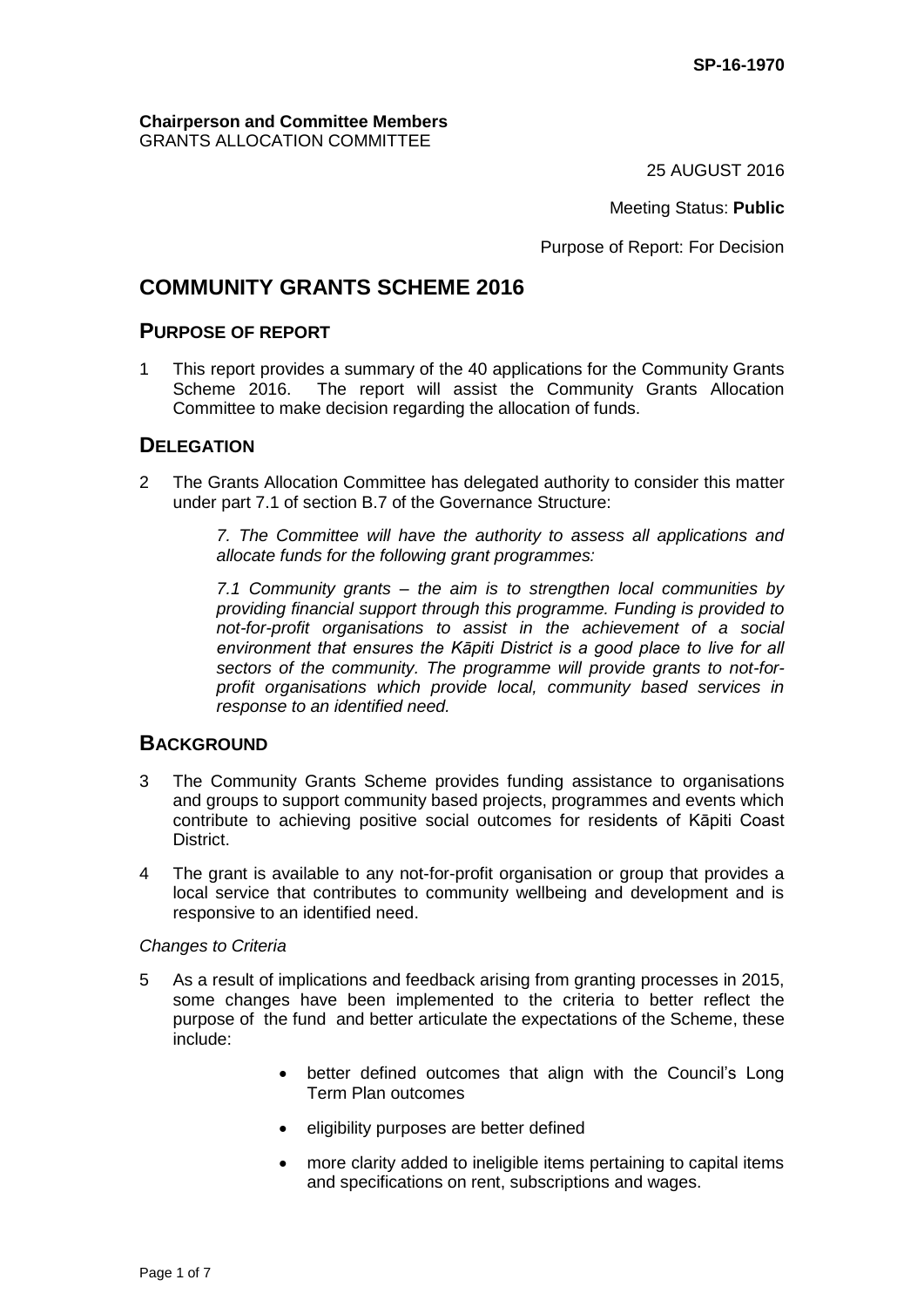- the maximum grant available has increased from \$1,000 to \$2,000 to accommodate current prices and outlays as there had been no change to the maximum since 1998.
- 6 These changes were made as a result of workshops with the Chair and deputy Chair of the Grants Allocation Committee. The new criteria can be found at Appendix A of this report.

## **2016 COMMUNITY GRANTS APPLICATIONS**

- 7 Forty applications were received for the 2016 round (a summary of all applications is at Appendix B). It is important to note that two applications were received after the close date and have been considered as eligible applications throughout this report, these are:
- 8 Application 40, Te Ara Korowai was received on the  $15<sup>th</sup>$  of August due to some postal errors in spite of the application been posted on the  $2<sup>nd</sup>$  of August (2 days before the closed date.
- 9 Application 17, Kāpiti Toy Library was one day late in submitting their application and provided an email explanation and can found at Appendix C of this report.

#### *Total Funds Available*

- 10 There is a total of \$40,000 available for 2016. This amount includes 2015/2016 unallocated funds of \$6,857 that were rolled over to this year's round.
- 11 Five applications are deemed ineligible based on criteria specified in the Community Grant Scheme conditions.

#### *Ineligible Applications*

**12** Of the forty applications received for the 2016 round five applications are deemed ineligible based on criteria specified in the Community Grant Scheme conditions. The table below (Table 1) outlines the ineligible applications and includes recommendations for referral to a more appropriate funding scheme.

| <b>Application</b><br><b>Number</b> | Organisation/<br>Group | <b>Reason for request:</b>                                                              | What the fund<br>cannot be used for:                                                                  |
|-------------------------------------|------------------------|-----------------------------------------------------------------------------------------|-------------------------------------------------------------------------------------------------------|
| 5                                   | Big Bang<br>Adventure  | First aid services for the Big<br><b>Bang sporting Event</b><br>Amount requested \$2000 | Sports and fitness,<br>leisure and art<br>activities. Refer to<br><b>Community Board</b><br>funding   |
| 6                                   | Coastella              | Community music workshops<br>and performances<br>Amount requested \$2000                | Sports, fitness, leisure<br>and art activities.<br><b>Refer to Creative</b><br>Communities<br>Scheme. |
| 13                                  | Kāpiti Junior          | Assist with costs of sending                                                            | Sports, fitness, leisure<br>and art activities.                                                       |

#### **TABLE 1: 2016 APPLICATIONS DEEMED INELIGBLE**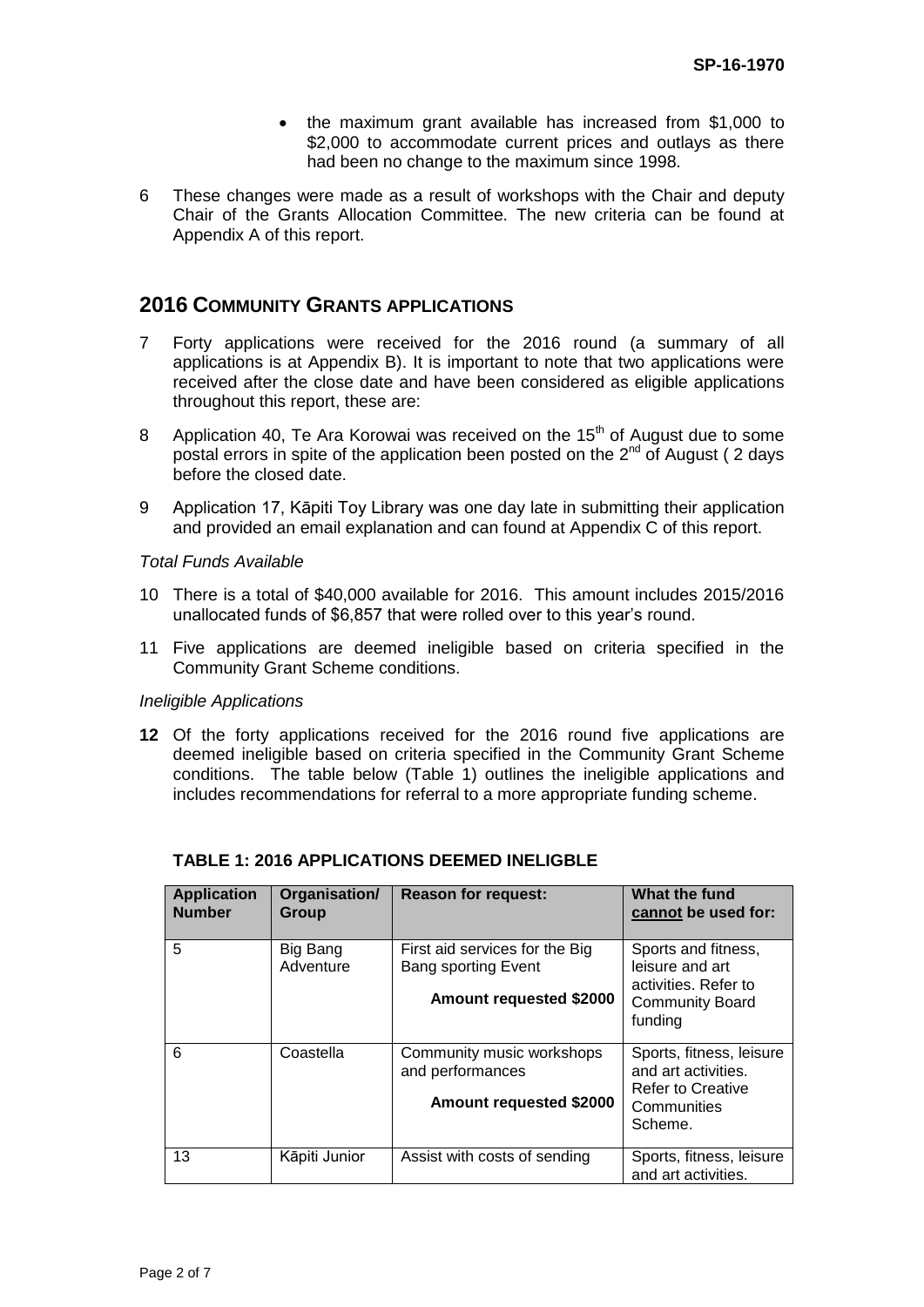|    | Hockey Club                    | representatives to tournaments<br>Amount requested \$1500                                                          | <b>Refer to Creative</b><br>Communities<br>Scheme. Refer to<br>appropriate<br><b>Community Board</b><br>fund.                                              |
|----|--------------------------------|--------------------------------------------------------------------------------------------------------------------|------------------------------------------------------------------------------------------------------------------------------------------------------------|
| 35 | Waikanae<br>Bridge Club        | Assist with costs to install LED<br>lighting.<br>Amount requested \$1500                                           | Sports, fitness, leisure<br>and art activities.<br><b>Refer to Creative</b><br>Communities<br>Scheme, Refer to<br><b>Waikanae Community</b><br>Board fund. |
| 39 | <b>Zeal Education</b><br>Trust | Assist with costs to purchase<br>music equipment and<br>generator for music box.<br><b>Amount requested \$2000</b> | Significant capital<br>expenditure and<br>infrastructure costs.<br><b>Refer to Community</b><br>Board Funding.                                             |

## **ISSUES AND OPTIONS**

#### *Allocating Funding*

- 13 Thirty five applications are deemed eligible with a total of \$62,195 requested from a total fund pool of \$40,000. The 2016 Community Grant Scheme is oversubscribed by \$22,195.
- 14 In order to allocate funding in accordance with the criteria and the Committee assessment procedure (outlined in Appendix A) while not exceeding the total amount of \$40,000. Two options are proposed.

## Option 1

- 15 Allocate funds to eligible applications that meet all four conditions outlined in the Scheme's outcomes, these are:
	- Building resilient, sustainable communities
	- Encouraging greater community participation
	- Improving the quality of life of the participants
	- Working in partnership with a range of community groups including iwi.
- 16 Applying option 1 would result in 26 applications receiving a share of the total pool available, while 9 applications would receive no funding as they meet only some (3 or less) of the outcomes outlined above. This is examined in more detail in Table 2 of this report.

## Option 2

17 Allocate funds to all eligible applications regardless of how many outcomes they meet. All 35 applications would receive part funding resulting in a deduction of \$652 per application (with one exception as the total amount is similar to the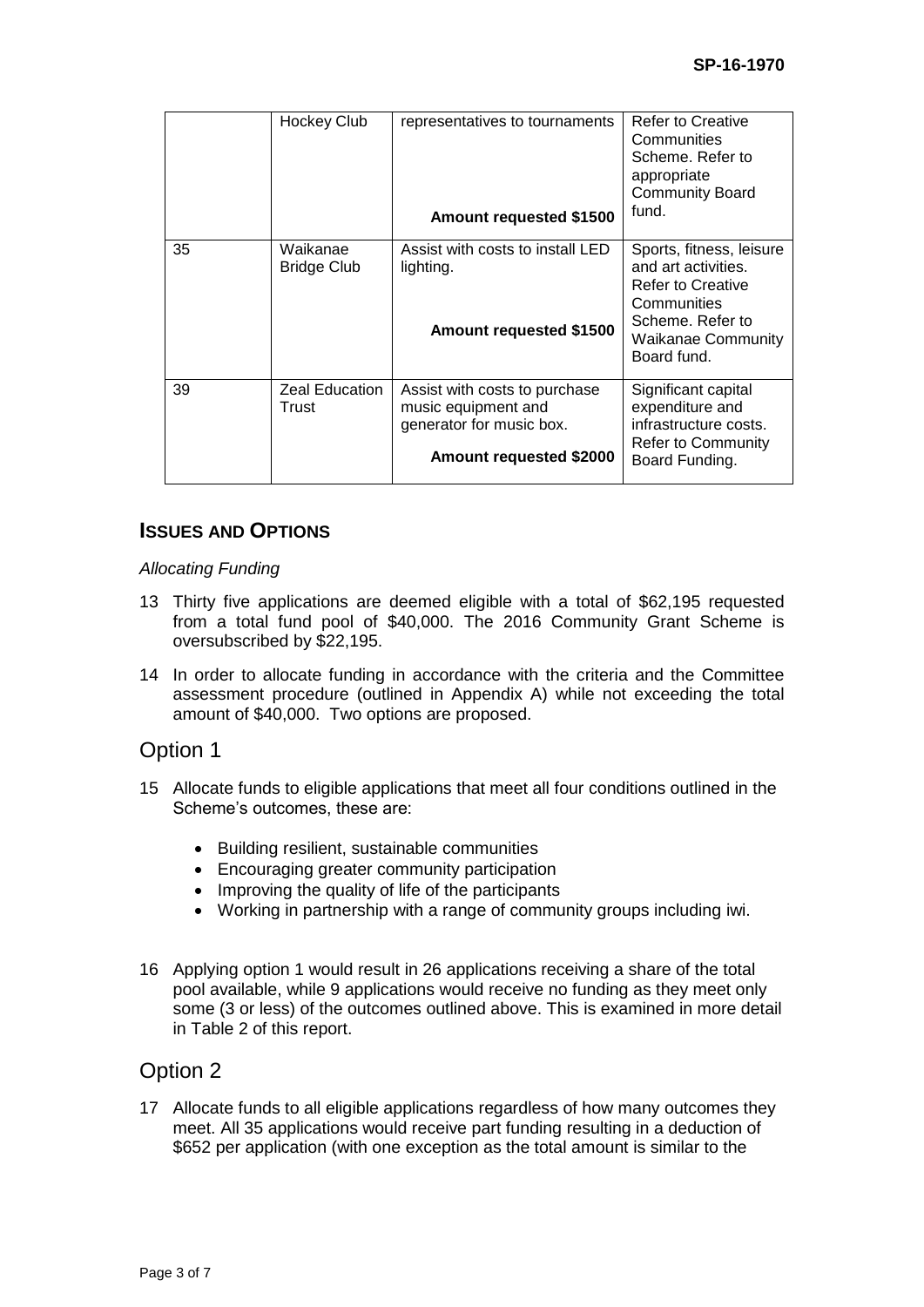deducted amount and would result in the applicant receiving \$26). This option is examined in more detail in Table 2.

18 It is important to note that applying option 2 may result in some organisations not receiving enough funds to complete their project or activity outlined in their application.

## Applying options 1 and 2 to applications

19 The figure below is a colour key to assist with interpreting Table 2 which shows a comparison of option 1 and option 2 with each eligible application along with an overall total of each option.

**FIGURE 1:** 

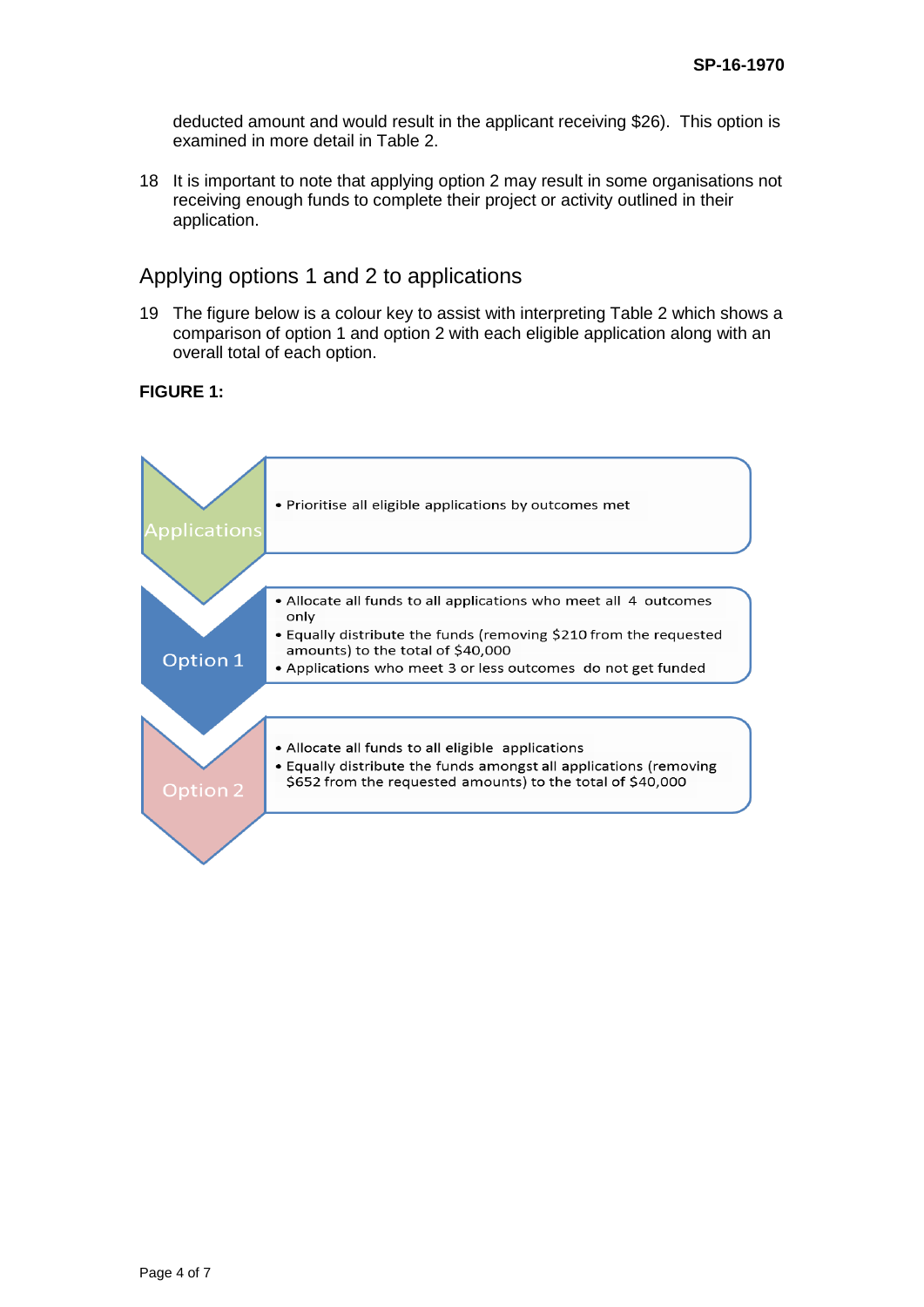| Applications that meet all criteria: |                                                         |                                                               |                                                     |                                                     |
|--------------------------------------|---------------------------------------------------------|---------------------------------------------------------------|-----------------------------------------------------|-----------------------------------------------------|
| App<br>No.                           | <b>Organisation/Group</b>                               | <b>Amount</b><br><b>Requested</b>                             | Recommende<br>d Amount<br>(option 1)                | <b>Recommended</b><br><b>Amount</b><br>(option 2)   |
| 1.                                   | Adult Literacy Kāpiti                                   | \$2,000                                                       | \$1,790                                             | \$1,383.50                                          |
| 2.                                   | Age Concern                                             | \$1,500                                                       | \$1,290                                             | \$883.50                                            |
| 3.                                   | <b>Arthritis New Zealand</b>                            | \$1,500                                                       | \$1,290                                             | \$883.50                                            |
| 4.                                   | <b>Autism New Zealand</b>                               | \$2,000                                                       | \$1,790                                             | \$1,383.50                                          |
| 8.                                   | <b>Combined Lions Club of Kapiti</b>                    | \$1,000                                                       | \$790                                               | \$383.50                                            |
| 9.                                   | <b>Cross Roads Christian Community Trust</b>            | \$2,000                                                       | \$1,790                                             | \$1,383.50                                          |
| 10.                                  | English Language Partners NZ Trust                      | \$1,450                                                       | \$1,240                                             | \$833.50                                            |
| 11.                                  | <b>Foster Hope Charitable Trust</b>                     | \$2,000                                                       | \$1,790                                             | \$1,383.50                                          |
| 12.                                  | House of Hope                                           | \$2,000                                                       | \$1,790                                             | \$1,383.50                                          |
| 14.                                  | Kapi-Mana Multiples                                     | \$1,690                                                       | \$1,480                                             | \$1,073.50                                          |
| 15.                                  | Kāpiti Living Without Violence                          | \$2,000                                                       | \$1,790                                             | \$1,383.50                                          |
| 16.                                  | Kāpiti WEA Inc                                          | \$2,000                                                       | \$1,790                                             | \$1,383.50                                          |
| 18.                                  | Kāpiti Women's Centre                                   | \$2,000                                                       | \$1,790                                             | \$1,383.50                                          |
| 21.                                  | New Zealand Council of Victim Support<br>Groups Inc     | \$2,000                                                       | \$1,790                                             | \$1,383.50                                          |
| 23.                                  | Otaki Community Network Forum (Tuesday<br>Group)        | \$860                                                         | \$650                                               | \$243.50                                            |
| 24.                                  | <b>Otaki Community Patrol</b>                           | \$2,000                                                       | \$1,790                                             | \$1,383.50                                          |
| 25.                                  | Otaki Senior Citizens Association Inc                   | \$2,000<br>*only part of<br>the<br>application<br>is eligible | \$545.00<br>*part fund<br>eligible<br>purposes only | \$545.00<br>*part fund<br>eligible purposes<br>only |
| 26.                                  | Otaki Women's Health Group                              | \$2,000                                                       | \$1,790                                             | \$1,383.50                                          |
| 30.                                  | Parkinsonism Society Kāpiti/Horowhenua Inc              | \$2,000                                                       | \$1,790                                             | \$1,383.50                                          |
| 32.                                  | Te Newhanga Kāpiti Community Centre                     | \$1,455                                                       | \$1,245                                             | \$838.50                                            |
| 33.                                  | The Parenting Place - Attitude Youth<br><b>Division</b> | \$2,000                                                       | \$1,790                                             | \$1,383.50                                          |
| 34.                                  | The Shed Project                                        | \$2,000                                                       | \$1,790                                             | \$1,383.50                                          |
| 36.                                  | Waikanae Cameo Society Inc                              | \$1,200                                                       | \$990                                               | \$583.50                                            |
| 37.                                  | Wellington Multiple Sclerosis Society Inc               | \$2,000                                                       | \$1,790                                             | \$1,383.50                                          |
| 38.                                  | Youthquest Kāpiti Charitable Trust                      | \$2,000                                                       | \$1,790                                             | \$1,383.50                                          |
| 39                                   | Te Ara Korowai                                          | \$2,000                                                       | \$1,790                                             | \$1,383.50                                          |
|                                      | <b>SUB TOTAL</b>                                        | \$46,655                                                      | \$39,950                                            | \$29,787                                            |

#### **TABLE 2: Applications prioritised by criteria and cross referenced with options 1 and 2.**

**Meet 3 or less criteria** 

| App<br><b>No</b>     | <b>Organisation/Group</b>                                         | <b>Amount</b><br><b>Requested</b> | <b>Recommended</b><br>Amount<br>(Option 1) | <b>Recommended</b><br>Amount<br>(Option 2) |
|----------------------|-------------------------------------------------------------------|-----------------------------------|--------------------------------------------|--------------------------------------------|
| 7.                   | <b>Coast Access Radio Trust</b>                                   | \$2,000                           | $\Omega$                                   | \$1,383.50                                 |
| 17.                  | Kāpiti Toy Library                                                | \$1,600                           | 0                                          | \$983.50                                   |
| 19.                  | <b>Mookalucky Productions</b>                                     | \$2,000                           | 0                                          | \$1,383.50                                 |
| 20.                  | Movement Youth on the Coast                                       | \$2,000                           | $\Omega$                                   | \$1,383.50                                 |
| 22.                  | No 49 (District of Kāpiti) Squadron,<br><b>Air Training Corps</b> | \$2,000                           | 0                                          | \$1,383.50                                 |
| 27.                  | Paekākāriki School PTA                                            | \$2,000                           | $\overline{0}$                             | \$1,383.50                                 |
| 28.                  | Paekākāriki Station Precinct Trust                                | \$1,322                           | $\overline{0}$                             | \$705.50                                   |
| 29.                  | Paraparaumu Playcentre                                            | \$643                             | 0                                          | \$643.00                                   |
| 31.                  | Programmes for Kāpiti Cancer<br>patients                          | \$1,975                           | $\overline{0}$                             | \$1,358.50                                 |
| <b>SUB TOTAL</b>     |                                                                   | \$15,540                          | $\bf{0}$                                   | \$10,608                                   |
| <b>Overall Total</b> |                                                                   | \$62,195                          | \$39,950                                   | \$40,395                                   |
|                      |                                                                   | <b>Overall amount</b>             | <b>Option 1</b>                            | <b>Option 2</b>                            |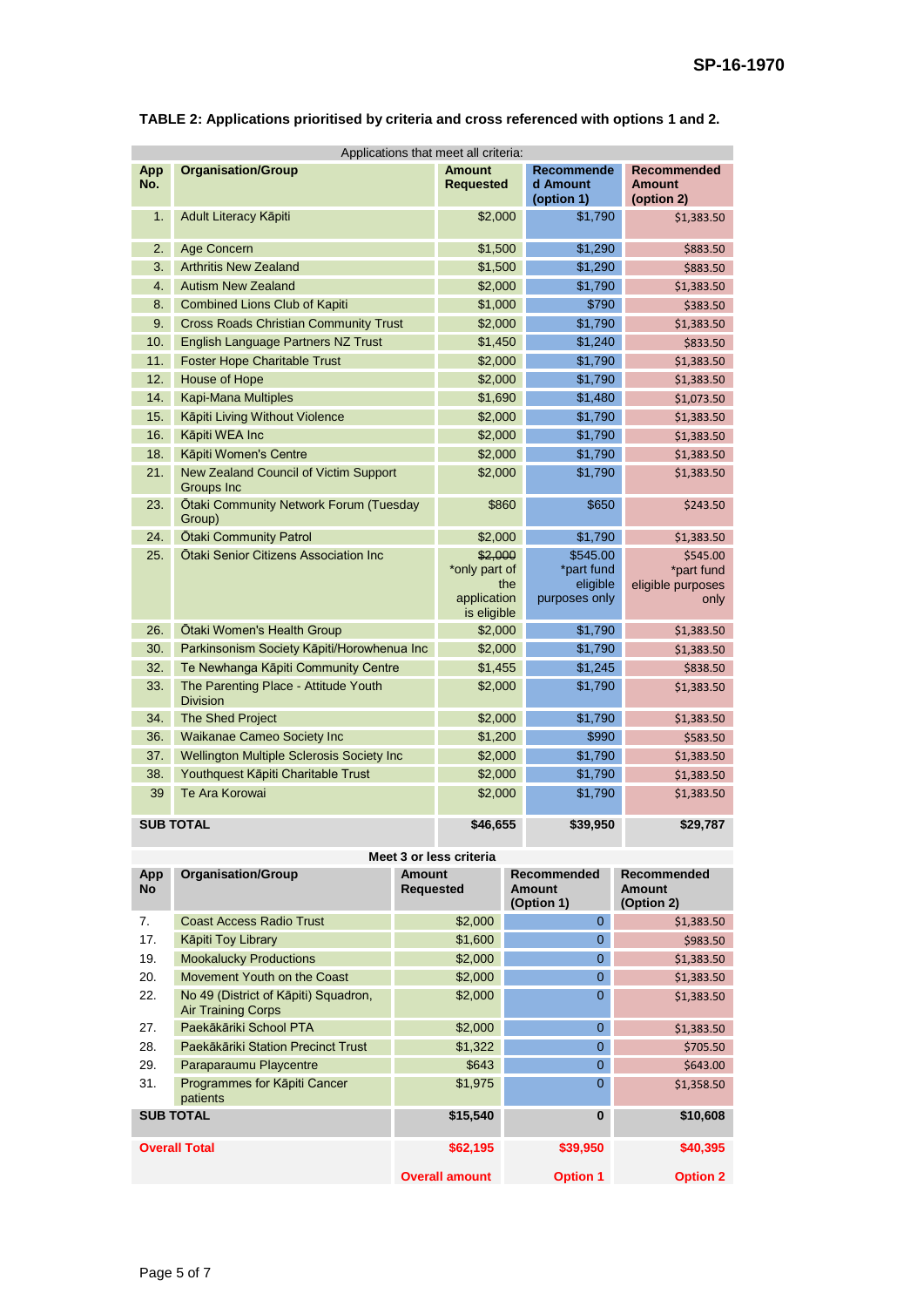## Extension request

- 20 Last year's recipients Parent to Parent, have requested an extension to use the funds in 2016 due to constraints outlined in their email request outlined in Appendix D. To date Parent to Parent have used \$398 of the \$1000 grant.
- 21 The extension request from Parent to Parent does not impact on current funding levels of the Scheme as the funds are already allocated from last year's pool.
- 22 It is recommended that the extension be granted for training purposes outlined in Appendix D and an accountability form be submitted in November 2016.

## **CONSIDERATIONS**

## Policy considerations

23 Grants area allocated in accordance with the criteria and assessment procedure which is outlined in Appendix A of this report.

#### Legal considerations

24 There are no legal considerations

## Financial considerations

25 A total of \$40,000 is available for 2016. This amount includes 2015/2016 unallocated funds of \$6,857 that were rolled over to this year's round.

#### Tāngata whenua considerations

26 A representative appointed by Te Whakaminenga o Kāpiti is an active member of the Committee.

## **SIGNIFICANCE AND ENGAGEMENT**

#### Degree of significance

27 This matter has a low level of significance under Council policy.

#### Consultation already undertaken

- 28 The Chairperson and Deputy Chair have completed an initial screening process of all applications received to help inform eligibility of applications.
- 29 The Grants Allocation Committee members will consider all eligible applications and contact may be made with applicants to clarify information as appropriate.

#### Engagement planning

30 An engagement plan is not needed to implement this decision.